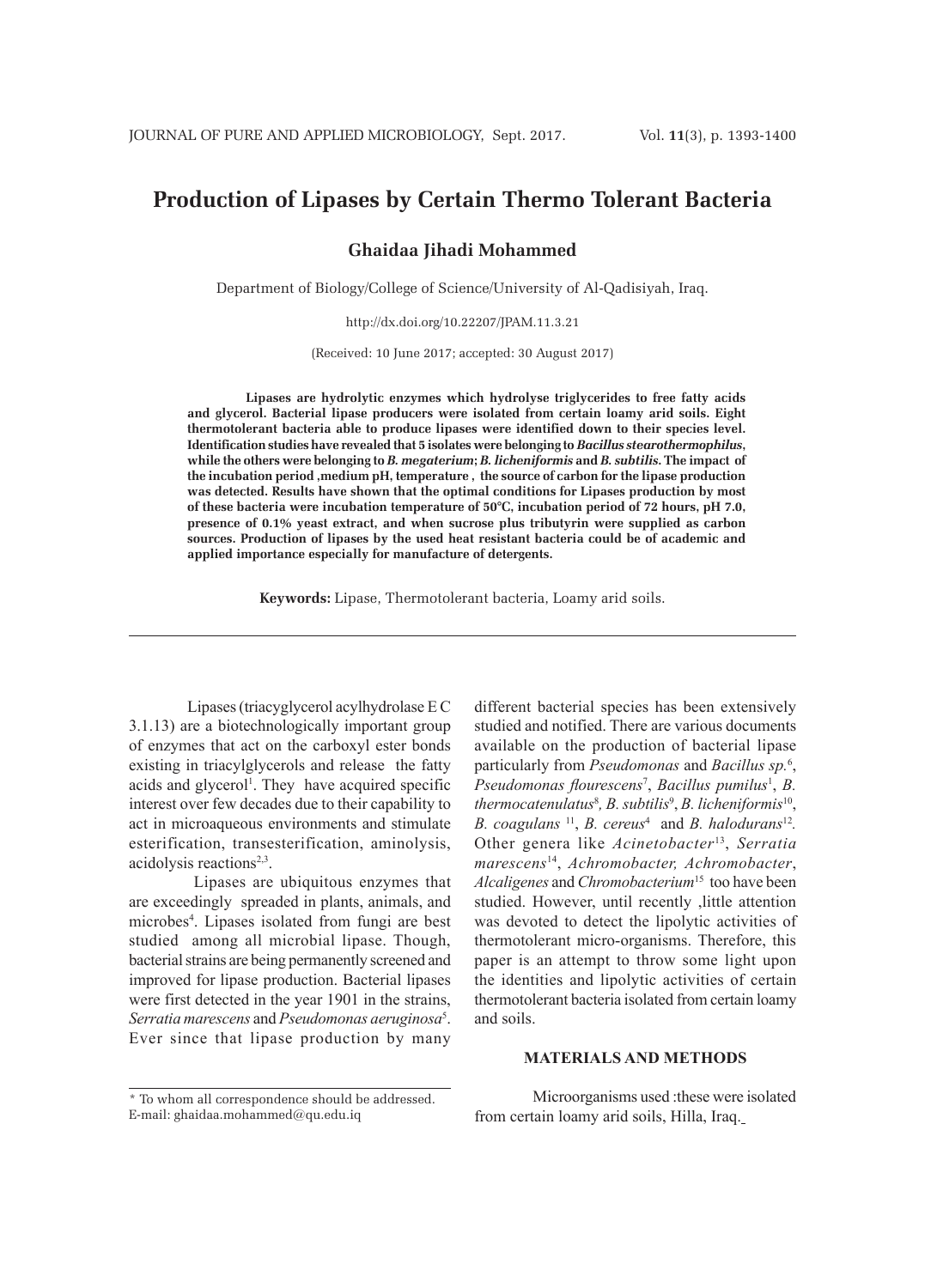# **Isolation, Purification, and Identification of used bacteria**

Dox's yeast extract-tributyrin agar medium<sup>16</sup> was used for such a purpose. It contains : NaNo<sub>3,</sub> 0.2gm; K<sub>2</sub>HPO<sub>4</sub> 0.1 gm; MgSO<sub>4</sub>.7H<sub>2</sub>O,  $0.05$ gm; KCl, $0.05$ gm; FeSO<sub>4</sub>.7H<sub>2</sub>O, $0.001$ gm; yeast extract,0.1 gm; agar ,2.0 gm and 100 ml distilled water. Tributyrin emulsion in warm distilled water  $(0.1\%$ ,  $v/v)$  was used as a carbon source. The pH value was adjusted to 7.2 before autoclaving. The medium was then autoclaved at 1.5 atm for 15 minutes.

Media and technique used for identification of the used bacterial isolates were similar to those recommended in the Manual of Microbiological Methods<sup>17</sup>, the keys of Bergey's Manual of Determinative Bacteriology<sup>18</sup> and Macfaddin<sup>19</sup>.

# **Quantitative Determination of lipolytic activity of the used bacteria**

The above mentioned medium without agar was used as a production medium for such a purpose. Sucrose  $(1\%, w/v)$ , in the production medium) was used instead of tributyrin as a carbon source. The constituents of 30 ml of this medium were dispensed in the form of 27 ml in bottles of 100 ml capacity, and then autoclaved at 1.5 atm for 15 minutes. Three ml of a standardized bacterial suspension  $(4 \times 10^6 \text{ cells/ml})$  in a physiological saline solution (0.85% NaCl, w/v, in distilled water) were used as an inoculum for each bottle, thus restoring the volumes of the media to their original ones. Triplicates were made throughout for each treatment. The inoculated bottles were then incubated at the required temperature for the required incubation period under a static culture condition.

The bacterial culture in each bottle at the end of the incubation period was filtered through a sintered glass funnel (G6). The filtrate was then concentrated (x10) by using a dialysis bag and sucrose crystals. This was done in a refrigerator in order to prevent dialysate deterioration. The dialysate was then used for quantitative determination of lipolytic activity. This was carried out by using tributyrin cup-plate clearing zone assay method as qualified by Morikawa et al<sup>20</sup>. In this method, 0.2% tributyrin (v/v was emulsified in phosphate buffer, and then supplemented with 2% agar "B.D.H" (w/v) for solidification. Equal amounts of assay substrate (20ml) were transferred into Petridishes of 12cm diameter. Cup-shaped pores in the assay substrate were made (3 pores for each dish) by using a sterile cork borer. Equal amounts from each culture dialysate (0.1ml) were transferred to each pore. The dishes were then incubated at 30°C for 6 hours. A standard curve for assaying lipases concentration was constructed by using down concentrations of "Sigma" pancreatic lipase (mg/ml). 0.1 ml from each concentration was transferred into a pore as mentioned before and the clearing zones were measured after 6 hours incubation period. The incubation temperature of the standard curve dishes was 30°C. Logs of "Sigma" lipase concentrations were plotted against the mean values of diameters of clearing zones in mm. Amounts of lipases concentration in the dialysates (incubated at 30°C for 6 hours) were calculated by extrapolation and obtaining their antilogs.

For setting up the experimental work, the following treatments were made:

### **Effect of incubation temperature on lipases production**

Dox's Sucrose liquid medium, as mentioned before (at pH 7.2) was used for such a purpose. The inoculated media were incubated at 50°C and/or 55°C for 24 hours. All other microbiological techniques and estimation of lipolytic activity in cell-free culture dialysate (x10) were as mentioned before.

#### **Effect of incubation period on lipases production**

Dox's sucrose liquid medium, as mentioned before(at pH 7.2), was used for such a purpose .The inoculated media were incubated at 50°C for 24, 48,72 and 96 hours. All other microbiological techniques and estimation of lipolytic activity in cell-free culture dialysate (x 10) were as mentioned before.

#### **Effect of pH value on lipases production**

Dox's sucrose liquid medium, as mentioned before, was used for such a purpose. The pH values were adjusted at 6.5 ,7.0, 7.5 and 8.0 before autoclaving. The inoculated media were incubated at 50°C for 72 hours. All other microbiological techniques and estimation of lipolytic activity in cell-free dialysate (x 10) were as mentioned before.

# **Effect of supplying yeast-extract on lipases production**

Dox's sucrose liquid medium, as mentioned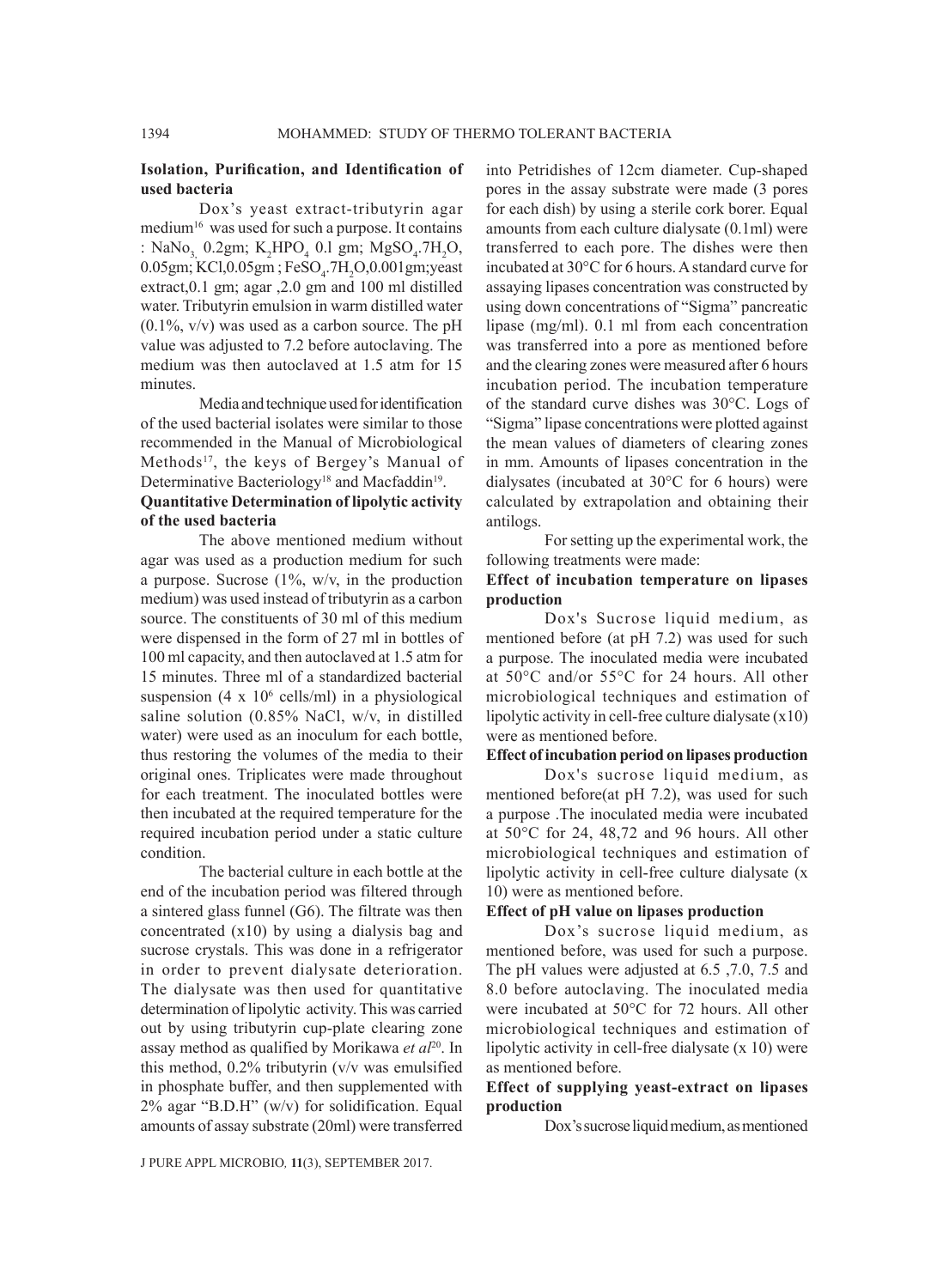before, was used for such a purpose. Yeast-extract "B.D.H", was supplied at concentrations of 0.0% (cont.), 0.05%, 0.1% and 0.5%( w8 v, in the production medium) .The pH value was adjusted at 7.0 before autoclaving. The inoculated media were incubated at 50°C for 72 hours. All microbiological techniques in cell-free dialysate were as mentioned before.

# **Effect of supplying various carbon sources on lipases production**

Dox's liquid medium, as mentioned before, supplied with sucrose (1%, w/v), sucrose  $(1\%)$  plus tributyrin  $(0.1\%, v/v)$ , and tributyrin (0.1%) were supplied singly as carbon sources. The production medium was supplied with 0.1% yeast extract (w 8v), and the pH value was adjusted at 7.0 before autoclaving. The inoculated media were then incubated at 50°C for 72 hours. All other microbiological techniques and estimation of lipolytic activity in cell-free dialysate (x10) were as mentioned before.

#### **Expression of results**

Yield of lipases were expressed as mg/ml culture dialysate (x10).

### **RESULTS AND DISCUSSION**

Eight isolates were obtained from the used soils. For identification of these isolates, tables of family Bacillaceae in Bergey's Manual of Determinative Bacteriology<sup>18</sup>, Macfaddin<sup>19</sup> have been consulted. These isolates were identified down to their species level as in the following : 5 were identified as *Bacillus stearothermophilus* and they were given the names; *B.stearothermophilus 1 ,B. stearothermophilus 2, B. stearthermophilus 3 ,B. stearothermophilus 4, and B. stearothermophilus 5*. While, three isolates were identifies as *B.* 

**Table 1.** Effect of incubation temperature on lipases production

| Micro-organisms                       | *Lipase concentrations (mg/ml culture)<br>dialysate, $x$ 10) at : |                |  |  |
|---------------------------------------|-------------------------------------------------------------------|----------------|--|--|
|                                       | $50^{\circ}$ C                                                    | $55^{\circ}$ C |  |  |
| <i>Bacillus stearothermophilus, 1</i> | $1500 \pm 10$                                                     | $515 \pm 12$   |  |  |
| Bacillus stearothermophilus, 2        | $1423 \pm 20$                                                     | $665 \pm 30$   |  |  |
| Bacillus stearothermophilus, 3        | $722 \pm 10$                                                      | $473 \pm 09$   |  |  |
| Bacillus stearothermophilus, 4        | $1579 \pm 27$                                                     | $630 \pm 33$   |  |  |
| Bacillus stearothermophilus, 5        | $624 \pm 13$                                                      | $571 \pm 16$   |  |  |
| Bacillus megaterium                   | $1470 \pm 17$                                                     | $627 \pm 22$   |  |  |
| Bacillus licheniformis                | $627 \pm 13$                                                      | $466 \pm 24$   |  |  |
| Bacillus subtilis                     | $591 \pm 16$                                                      | $417 \pm 12$   |  |  |
| $\pm$ = Standard error of mean        |                                                                   |                |  |  |

\* Mean values of three determinations.

| Micro-organisms                       | *Lipase concentrations (mg/ml culture dialysate, $x$ 10) after : |               |               |               |  |
|---------------------------------------|------------------------------------------------------------------|---------------|---------------|---------------|--|
|                                       | 24 hours                                                         | 48 hours      | 72 hours      | 96 hours      |  |
| <i>Bacillus stearothermophilus, 1</i> | $1431 \pm 31$                                                    | $1492 \pm 12$ | $1575 \pm 15$ | $625 \pm 16$  |  |
| Bacillus stearothermophilus, 2        | $1233 \pm 23$                                                    | $1247 \pm 33$ | $1322 \pm 42$ | $1200 \pm 11$ |  |
| Bacillus stearothermophilus, 3        | $684 \pm 14$                                                     | $674 \pm 33$  | $726 \pm 31$  | $652 \pm 23$  |  |
| Bacillus stearothermophilus, 4        | $1350 \pm 46$                                                    | $1370 \pm 72$ | $1379 \pm 35$ | $1425 \pm 34$ |  |
| Bacillus stearothermophilus, 5        | $577 \pm 11$                                                     | $577 \pm 32$  | $670 \pm 22$  | $667 \pm 18$  |  |
| Bacillus megaterium                   | $1425 \pm 34$                                                    | $1425 \pm 63$ | $1477 \pm 23$ | $732 \pm 25$  |  |
| Bacillus licheniformis                | $623 \pm 11$                                                     | $645 \pm 09$  | $650 \pm 54$  | $645 \pm 22$  |  |
| Bacillus subtilis                     | $525 \pm 12$                                                     | $555 \pm 13$  | $585 \pm 23$  | $570 \pm 22$  |  |

 $\pm$  = Standard error of mean

\* Mean values of three determinations.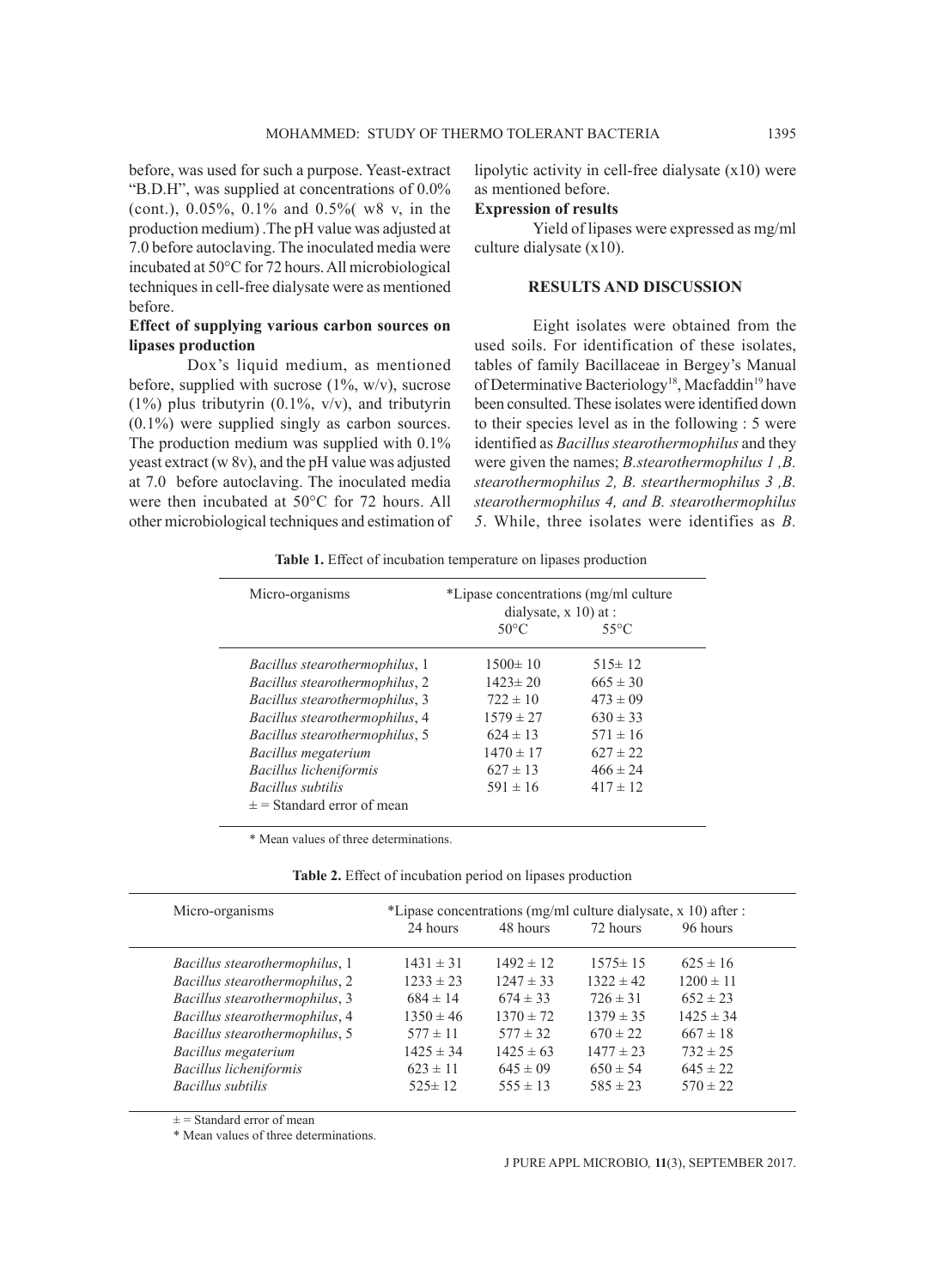| Micro-organisms                |               | *Lipase concentrations (mg/ml culture dialysate, $x -10$ ) at pH : |               |              |  |  |
|--------------------------------|---------------|--------------------------------------------------------------------|---------------|--------------|--|--|
|                                | 6.5           | 70                                                                 | 75            | 8.0          |  |  |
| Bacillus stearothermophilus, 1 | $1575 \pm 45$ | $1576 \pm 50$                                                      | $1500 \pm 46$ | $591 \pm 32$ |  |  |
| Bacillus stearothermophilus, 2 | $1320 \pm 34$ | $1327 \pm 34$                                                      | $1245 \pm 23$ | $654 \pm 43$ |  |  |
| Bacillus stearothermophilus, 3 | $675 \pm 21$  | $732 \pm 13$                                                       | $625 \pm 32$  | $600 \pm 24$ |  |  |
| Bacillus stearothermophilus, 4 | $1377 \pm 52$ | $1474 \pm 23$                                                      | $1375 \pm 24$ | $700 \pm 34$ |  |  |
| Bacillus stearothermophilus, 5 | $652 \pm 11$  | $659 \pm 21$                                                       | $652 \pm 24$  | $402 \pm 14$ |  |  |
| Bacillus megaterium            | $735 \pm 24$  | $1485 \pm 34$                                                      | $1491 \pm 16$ | $650 \pm 21$ |  |  |
| Bacillus licheniformis         | $600 \pm 30$  | $668 \pm 33$                                                       | $667 \pm 24$  | $505 \pm 33$ |  |  |
| Bacillus subtilis              | $593 \pm 44$  | $660 \pm 31$                                                       | $592 \pm 22$  | $450 \pm 11$ |  |  |

**Table 3.** Effect of pH value on lipases production

 $\pm$  = Standard error of mean

\* Mean values of three determinations.

| Micro-organisms                |               |               |               | *Lipase concentrations (mg/ml culture dialysate, x 10) at yeast extract of : |
|--------------------------------|---------------|---------------|---------------|------------------------------------------------------------------------------|
|                                | $0.0\%$       | $0.05\%$      | $0.1\%$       | $0.5\%$                                                                      |
| Bacillus stearothermophilus, 1 | $1125 \pm 11$ | $1430 \pm 23$ | $1576 \pm 13$ | $619 \pm 10$                                                                 |
| Bacillus stearothermophilus, 2 | $1341 \pm 19$ | $1410 \pm 27$ | $1500 \pm 33$ | $966 \pm 22$                                                                 |
| Bacillus stearothermophilus, 3 | $735 \pm 44$  | $741 \pm 55$  | $862 \pm 36$  | $576 \pm 52$                                                                 |
| Bacillus stearothermophilus, 4 | $1470 \pm 33$ | $1477 \pm 19$ | $1621 \pm 44$ | $1474 \pm 23$                                                                |
| Bacillus stearothermophilus, 5 | $667 \pm 11$  | $674 \pm 32$  | $825 \pm 42$  | $727 \pm 31$                                                                 |
| Bacillus megaterium            | $1417 \pm 33$ | $1426 \pm 25$ | $1513 \pm 26$ | $1170 \pm 31$                                                                |
| Bacillus licheniformis         | $672 \pm 15$  | $675 \pm 32$  | $900 \pm 34$  | $832 \pm 21$                                                                 |
| Bacillus subtilis              | $666 \pm 44$  | $666 \pm 25$  | $750 \pm 42$  | $625 \pm 33$                                                                 |

**Table 4.** Effect of supplying yeast extract on lipases production

= Standard error of mean

\* Mean values of three determinations.

| Micro-organisms                       | *Lipase concentrations (mg/ml culture<br>dialysate, x 10) for Sucrose plus : |               |               |  |
|---------------------------------------|------------------------------------------------------------------------------|---------------|---------------|--|
|                                       | Sucrose                                                                      | Tributyrin    | Tributyrin    |  |
| <i>Bacillus stearothermophilus, 1</i> | $1590 \pm 35$                                                                | $1980 \pm 44$ | $1431 \pm 24$ |  |
| Bacillus stearothermophilus, 2        | $1450 \pm 33$                                                                | $1848 \pm 32$ | $1480 \pm 16$ |  |
| Bacillus stearothermophilus, 3        | $880 \pm 41$                                                                 | $1140 \pm 43$ | $870 \pm 33$  |  |
| Bacillus stearothermophilus, 4        | $1701 \pm 22$                                                                | $2092 \pm 25$ | $1660 \pm 44$ |  |
| Bacillus stearothermophilus, 5        | $830 \pm 11$                                                                 | $966 \pm 10$  | $799 \pm 33$  |  |
| Bacillus megaterium                   | $1600 \pm 44$                                                                | $1978 \pm 22$ | $1530 \pm 41$ |  |
| Bacillus licheniformis                | $880 \pm 55$                                                                 | $1144 \pm 23$ | $790 \pm 43$  |  |
| Bacillus subtilis                     | $780 \pm 33$                                                                 | $858 \pm 42$  | $648 \pm 52$  |  |
|                                       |                                                                              |               |               |  |

| <b>Table 5.</b> Effect of supplying sucrose, sucrose plus tributyrin, and tributyrin, singly |                                         |  |  |  |
|----------------------------------------------------------------------------------------------|-----------------------------------------|--|--|--|
|                                                                                              | as carbon sources on lipases production |  |  |  |

 $\pm$  = Standard error of mean

\* Mean values of three determinations.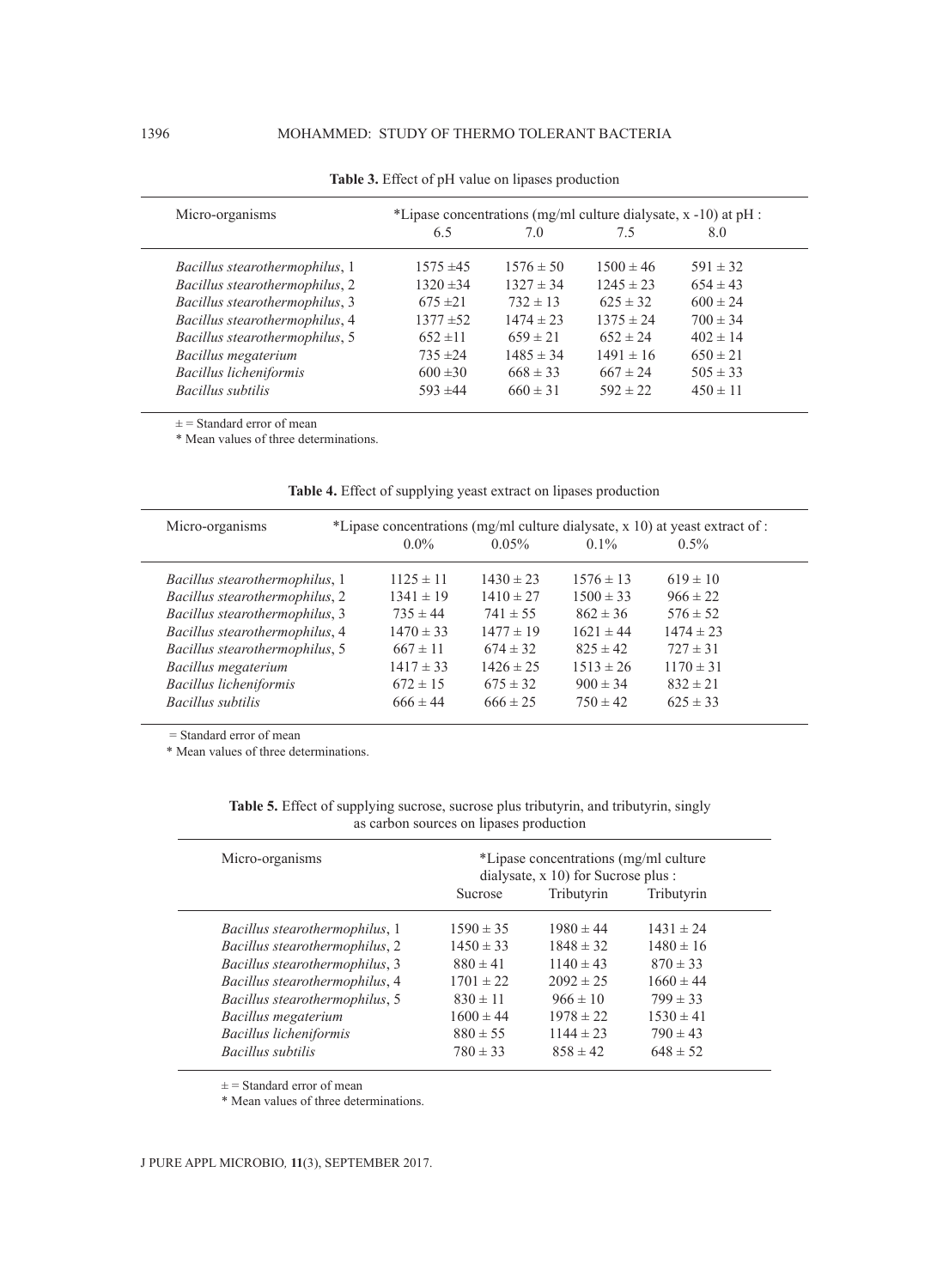*megaterium*, *B. licheniformis* and *B. subtilis*. The following deals with the descriptions of these isolates:

#### *Bacillus stearothermpohilus* **isolates**

These were characterized by the following characters: Cells are gram positive and spore formers. Spores are elliptical in shape and terminal in position. Sporangia definitely swollen. They produce acid without gas from glucose, arabinose and xylose, but not from mannitol when ammonium sulphate was used as a source of nitrogen<sup>18</sup>. They were unable to produce both acetylmethyl-carbinol and indole but able to reduce nitrates to nitrites and to hydrolyse casein and starch . they were able to liquefy gelatin and coagulate milk. They showed no growth in 7% NaCl broth medium, and no bacterial growth happened under reduced oxygen tension (candle jar technique), and catalase test was positive. Bacterial growth was excellent at 65°C, but moderated at 30 & 75°C. No growth happened below 30°C, and 8or above 75°C on Dox's agar medium plus yeast extract or Dox's agar medium containing tributyrin, as carbon sources. These isolates differed in their cell diamensions (measured from negatively-stained preparations). They were of 0.60 x 20.8 mm; 0.68 x 2.7mm; 0.66 x 2.8µm ; 0.77 x 3.0 µm; and 0.80 x 3.8 mm for isolates 1, 2, 3, 4 and 5 respectively. They were differed in their ability to produce lipases (Tables 1-5).

#### *Bacillus megaterium* **isolate**

Cells are gram positive, of 1.3 x 2.4mm, motile, and spore formers (with oval-shaped spores). They produce acid without gas from media supplemented singly with arabinose and xylose. Cells are able to assimilate nitrate without accumulation of nitrite in the medium. They liquefy gelatin and coagulate milk. No bacterial growth happened under reduced oxygen tension (candle jar technique) and catalase test was positive. Cells are able to grow at 45-55°C,but not below or above this range of temperature. Its ability to produce lipases differed from the above mentioned isolates (Tables 1-5).

## *Bacillus licheniformis* **isolate**

Cells (0.66 x 3.0 mm) are Gram-positive, motile, and spore formers (of swollen sporangia). Cells produce acid from media containing xylose, arabinose and/or mannitol. They are capable to grow at 40-55°C, and in nutrient broth medium containing 7% NaCl. Cells are able to coagulate milk and liquefy gelatin. Its ability to produce lapases differed from the above mentioned isolates (Tables 1-5).

#### *Bacillus subtilis* **isolate**

Cells (of 0.75 x 3.0 mm) are Grampositive, motile, spore formers. They produce acid from media containing xylose, arabinose and/orf mannitol. They are capable to grow at 5-55°C, and to grow in nutrient broth containing 7% NaCl. Cells are able to hydrolyse starch and utilize nitrate causing accumulation of nitrite in the medium. They can't grow under oxygen tension (candle jar technique), and catalase test was positive. Its ability to produce lipases differed from the above mentioned isolates (Tables 1-5).

Concerning the ability of these isolates to produce lipases, it was found (Tables 1-5) that lipase activities were detected in the culture filtrate of each of the used bacteria.

As for the impact of the incubation temperature on lipases production (Table 1), the results obtained have revealed that the maximal yield of lipases production occurred at an incubation temperature of 50°C and/or above 55°C (not tabulated). Therefore, this range of temperature (45-55°C) conditioned induction of lipases by these isolates. Among the used 8 isolates, 4 isolates (*Bacillus stearothermophilus* 4; *B. stearothermphiilus* 1; *B. megaterium* and *B. stearothermophilus* 2 produces  $1579 \pm 27$ ,  $1500 \pm$ 10,  $1470 \pm 17$  and  $1423 \pm 20$  g/ml culture dialysate, x 10 respectively) were the most potent lipolytic ones.

As for the works of other investigators, Ghaima21 reported that they maximal yield of lipases production by *Bacillus cereus* was achieved at 25-45°C temperature range. The optimum incubation temperature of the lipase production of 55.25U/ml was found at 35°C. Enzyme production was reduced when the incubation temperature was increased above 35°C. Loperena<sup>22</sup> found the highest activity of lipase in 31 yeasts isolated from various environments of the Antractic continent as they were incubated at 20°C rather than 4°C.

Sooch and Kauldhar<sup>23</sup> reported that the extreme activity of the lipase from *Pseudomonas sp. BWS-5* was gained at temperature 37°C .Norman *et al*. 24 as well obtained the maximum activity of lipase from *P. aeruginosa BN1* at 37°C.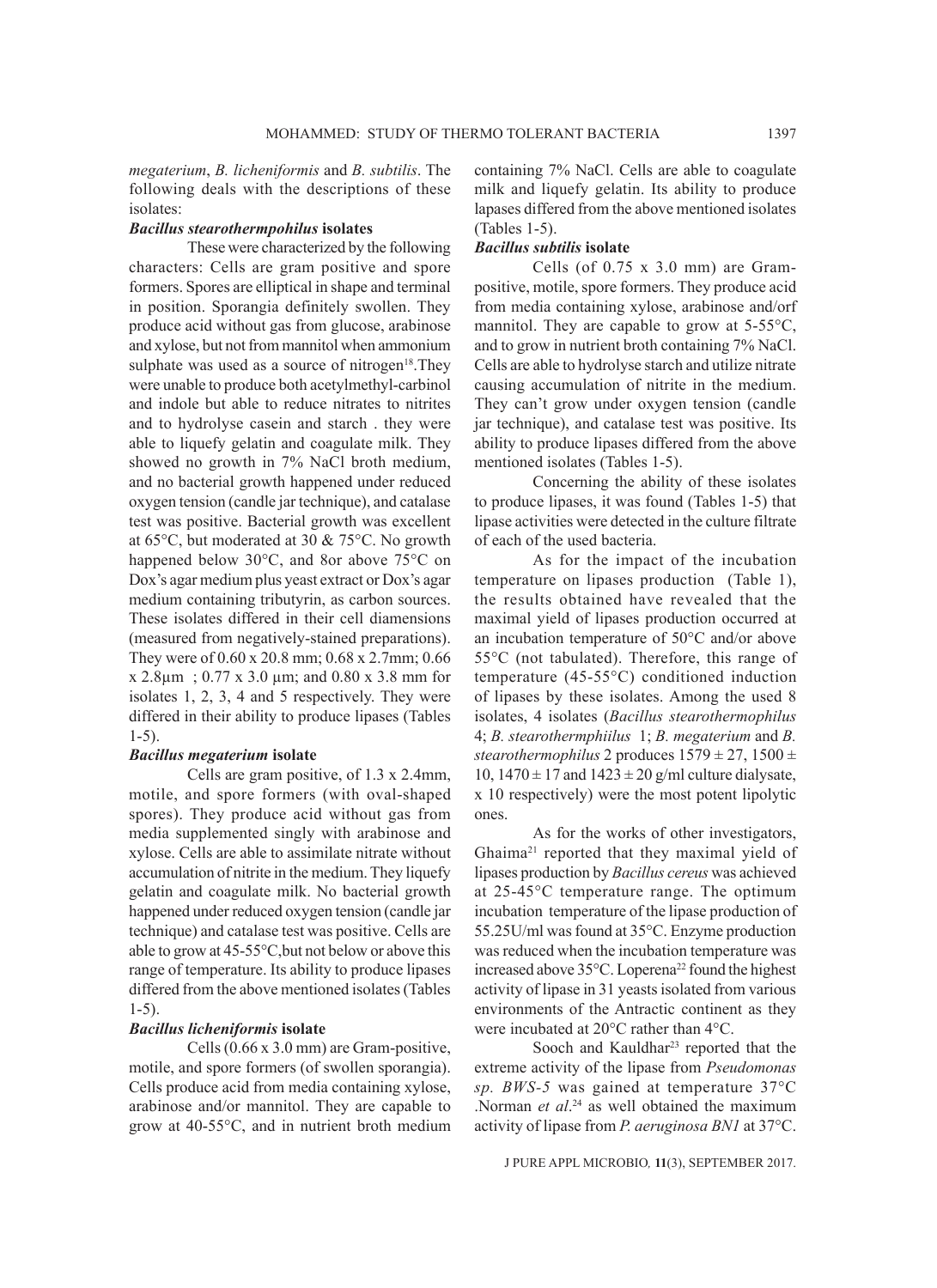# The higher production of lipase (147.36 IU/ml ) from *P.aeruginosa* S*RT9* was also carried out at37°C by Prita<sup>25</sup>.

The maximum activity of lipase was spotted at temperature 37°C by *Staphylococcus* [26].

Misbah and  $Haq^{27}$  recorded the impact of the temperature on the lipase of *Penicillium fellutanum* ,the temperature of incubating chamber was diversed from 25 to 45°C with an increasing of 5°C. The crude enzyme manifested maximum activity (401.37U/gds) at 30°C. It was observed that increase or decrease in temperature caused the production of enzyme with much low activities . At temperature below 30°C, there was a slight decrease in the lipase activity, while above 30°C the drop in enzyme production was decline.

Temperature is a crucial parameter that has been controlled and it differs from organism to organism. Temperature effects excretion of extracellular enzymes by changing the physical characteristics of the cell membrane<sup>28,29</sup>.

Concerning the impact of various incubation periods on the production of lipase. The effect of different incubation periods on lipases production, the results obtained (Table 2) have revealed that, except *B. stearothermpohilus* 4 (produce  $1425 \pm 34$  mg/ml culture dialysate after 96 hours), the maximal yield of lipases production were achieved after incubation period of 72 hours. The most potent lipases producer was *B. stearothermphilus*, (produce  $1575 \pm 15$ mm/ml culture dialysate, x 10). This finding is agreeable to that obtained by Elwan et al<sup>30</sup>, who found that *Thermoactinomyces vulgaris* produced its maximal yield of lipases after 48-72 hours. Also, with study  $by<sup>27</sup>$ , who found the production of lipase by *Penicillium fellutanum* investigated after 24h up to 144h and thee result observed that incubation period affected the production of lipase very significantly ( $p \land 0.05$ ) and the extreme lipase activity (373.56 U/gds) was indicated after 48h of incubation time. After long incubation time, lipase production was turned down as its activity was found 68.65 U/gds after 6 days (144h) of incubation

With regard to the effect of pH values on lipases production, the results (Table 3) obtained have revealed that, in most cases, the high yield of lipases production was achieved at pH 7.0,

.

and the most potent lipases producer was *B. stearothermophilus*, (produce  $1576 \pm 50$  mg/ml culture dialysate, x 10). This finding is agreeable to that recorded by Ghaima *et al*. 21 who present the production of lipase by *B. cereus w*as detected between pH 5.0-9.0. Also, accordance with that recorded by Veerapagu *et al*. 29, who found the bacteria *Pseudomonas gassardii* has optimum lipase production that production that turned down with excess in pH from 7.0 to 10.0.

Sooch and Kauldhar<sup>23</sup> observed the maximum activity of the lipase from *Pseudomonas sp.BWS-5* was obtained at pH 6.5. Noman *et al*<sup>24</sup> alsoalso found the maximum activity of lipase from *P. aeruginosa BN-1* by using medium of pH at 6.5. Commonly, Bacterial species prefer pH around 7.0 for superior production of lipase.

Alteration in the external pH might affect the ionization of nutrient molecules and thus reduce their accessibility to the organism. In addition to that, severe variations in pH can also affect the microbial cells by obstruct the plasma membrane and disrupting their metabolisms<sup>28</sup>.

Concerning the effect of supplying yeast extract to Dox's liquid medium on lipases production, it was found (Table 4) that the maximal yield of lipases was achieved when the medium was supplied with 0.1% yeast extract, below and above this concentration, the yield of lipases decreased. Therefore, yeast extract as vitamins source may be of an important role for lipases production when supplied to the production media, as mentioned in treated media in comparison to that of the controlled ones. This indicate that these isolates required vitamins B-group for enhancement lipases production. This finding still needs further investigations, regarding the role of vitamins and other growth substances on lipases production by these micro-organisms and other thermotolerant ones.

As for the effect of supplying the carbon sources ;sucrose, sucrose plus tributyrin, or tributyrin, on lipases production by the used bacteria, it was found (Table 5) that the maximal yield of lipases was achieved when the production medium was supplied with sucrose plus tributyrin as carbon sources. In all cases the yield of lipases was decreased when tributyrin and sucrose were supplied singly as carbon sources. However, in most cases, sucrose was more favourable than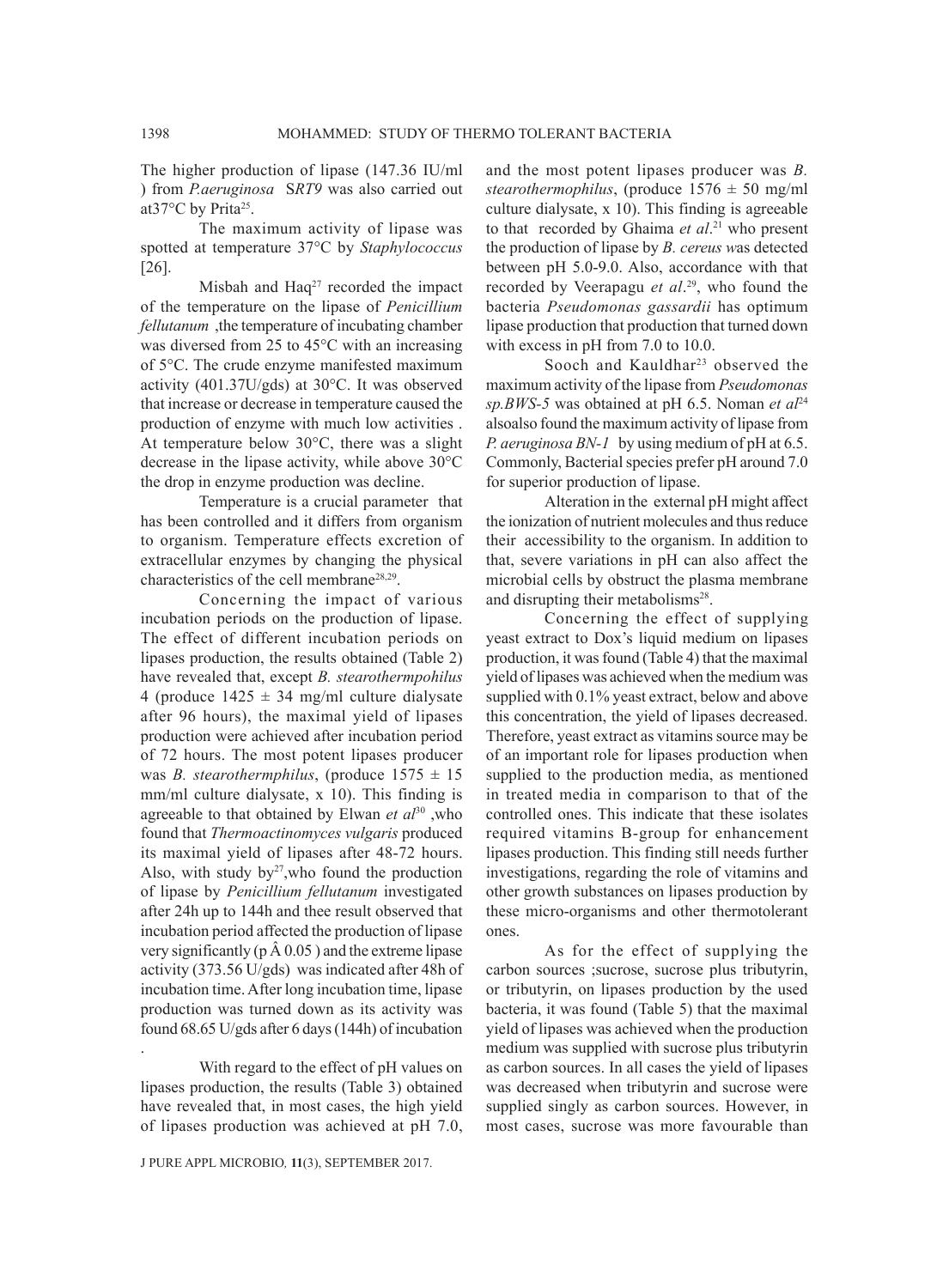tributyrin for lipases production. Enhancement of lipases production by these bacteria, at the presence of sucrose plus tributyrin as carbon sources, could be explained by the fact that these kinds of lipases are belonging to the inductive type but not to the constitutive one.

Decreasing in the lipase production in the presence of sugars as carbon sources could be lead to catabolite suppression by readily obtainable carbon sources in the medium<sup>31,32</sup>.

Lipase production is affected by the type of carbon source¸ the medium pH, the temperature of the growth, and the incubation period<sup>33</sup>.

Finally, the optimal conditions for lipases production, by most of the used bacteria, in their culture media, were incubation temperature of 50 °C, incubation period of 72 hours, pH 7.0, presence of 0.1% yeast extract as vitamins source, and when sucrose plus tributyrin were supplied as carbon sources. Accordingly, it was concluded that these bacteria were thermophilic or at least thermotolerant micro-organisms, and its biological processes can be carried out safely at incubation periods of high temperatures. The lipases produced were at least partially an extracellular enzymes becaue the activity of such group of enzymes was detected in the cell-free culture dialysate.

# **CONCLUSIONS**

In conclusions, this paper has revealed certain fundamentals regarding the lipases production by certain thermotolerant bacteria present in certain loamy arid soils.

# **ACKNOWLEDGEMENTS**

We are grateful to the staff of the department of Biology¸ Faculty of Science ,Al-Qadisiyah university.

#### **REFERENCES**

- 1. Sangeetha, R., Geetha, A., Arulpandi, I.Concomitant production, partial purification and characterization of a serine protease and a proteolysis-resistant metallolipase from *Bacillus pumilus* SG2. Z. *Naturforsch,* 2010a; **65**: 61-65.
- 2. Joseph, B., Ramteke, P.W.,Thomas, G. Cold active microbial lipases: Some hot issues and recent developments. *Biotechnol. Adv.,* 2008;

**26**: 457-470.

- 3. Rajendran, A., Palanisamy, A. , Thangavelu, V. Lipase catalyzed ester synthesis for food processing industries. *Braz. arch. biol. technol.* 2009; **52**(1):207-219.
- 4. Dutta, S., Ray, L. Production and characterization of an alkaline thermostable crude lipase from an isolated strain of *Bacillus cereus* C7. *Appl. Biochem. Biotechnol.,* 2009; **159**: 142-154.
- 5. Hasan, F., Shah, A.A., Hameed, A. Methods for detection and characterization of lipases: A comprehensive review. *Biotechnol. Adv.,* 2009; **27**: 782-798.
- 6. Madan, B. , Mishra, P. Co-expression of the lipase and foldase of *Pseudomonas aeruginosa* to a functional lipase in *Escherichia coli*. *Appl. Microbiol. Biotechnol.,* 2010; **85**: 597-604.
- 7. Yang, J., Zhang B., Yan, Y. Cloning and expression of *Pseudomonas fluorescens* 26-2 lipase gene in *Pichia pastoris* and characterizing for transesterification. *Applied Biochem. Biotechnol.,* 2009; **159**: 355-365.
- 8. Quyen, D.T., Schmidt-Dannert, C., Schmid, R.D. High-level expression of a lipase from *Bacillus thermocatenulatus* BTL2 in *Pichia pastoris* and some properties of the recombinant lipase. *Protein Expr. Purif.,* 2003; **28**: 102-110.
- 9. Ahmed, E.H., Raghavendra, T., Madamwar, D. An alkaline lipase from organic solvent tolerant *Acinetobacter*sp. EH28: Application for ethyl caprylate synthesis. *Bioresour. Technol.,*  2010.; **101**: 3628-3634.
- 10. Sangeetha, R., Geetha, A., Arulpandi, I. Concomitant production of protease and lipase by *Bacillus licheniformis* VSG1: Production, purification and characterization. *Braz. J. Microbiol.,* 2010b; **41**: 179-185.
- 11. Mnisi, S.M., Louw, M.E., Theron, J. Cloning and characterization of a carboxylesterase from *Bacillus coagulans* 81-11. *Curr. Microbiol.,*  2005; **50**: 196-201.
- 12. Ramchuran, S.O., Vargas, V.A., Hatti-Kaul, R. , Karlsson, E.N. Production of a lipolytic enzyme originating from *Bacillus halodurans* LBB2 in the methylotrophic yeast *Pichia pastoris*. *Appl. Microbiol. Biotechnol.,* 2006; **71**: 463-472.
- 13. Li, C.Y., Cheng, C.Y., Chen, T.L. Fedbatch production of lipase by *Acinetobacter radioresistens* using Tween 80 as the carbon source. *Biochem. Eng. J.,* 2004; **19**: 25-31.
- 14. Long, Z.D., Xu, J.H. , Zhao, L.L. , Pan, J. , Yang, S., Hua, L. Overexpression of *Serratia marcescens* lipase in *Escherichia coli* for efficient bioresolution of racemic ketoprofen. *J. Mol. Catal. B. Enzym.,* 2007; **27**: 105-110.
- 15. Riaz, M., Shah, A.A. ,Hameed, A. , Hasan,